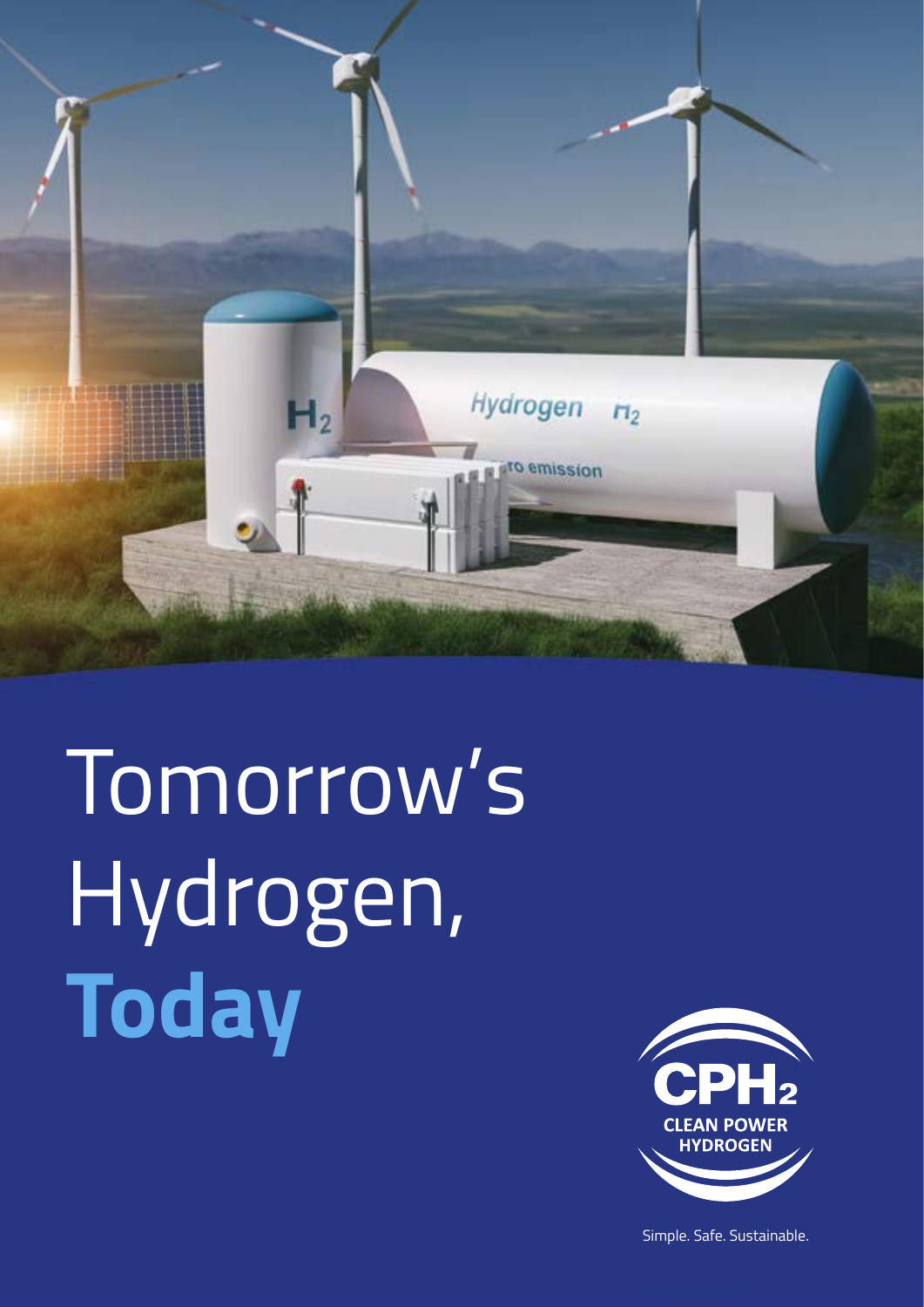### **OUR MISSION**

Clean Power Hydrogen manufactures the unique **Membrane-Free Electrolyser™** producing green hydrogen in a simple, safe, and sustainable manner, and at any scale. We are passionate about hydrogen and clean energy for a sustainable world. For now, for our children and future generations.

#### **WHY HYDROGEN?**

With zero CO<sub>2</sub> emissions at the point of use, hydrogen - the most abundant element in the universe - will help to fast-forward the world's journey to carbon neutrality.



#### **THE COMPANY**

In December 2012, Dr. Nigel Williamson and Joe Scott had the vision to help clean up the environment using water electrolysis to produce hydrogen, without the costly polymer membrane or precious metal catalysts.

Over four years, they developed the unique **Membrane-Free Electrolyser™** and, in 2016, established the Clean Power

Hydrogen Group Limited, bringing together knowledge and technical excellence from the cryogenics and hydrogen sectors.

Following a period of rapid growth, the company relocated in 2021 to a 29,000sq ft R&D and production facility, a short distance from the original building where the company opened its first premises in 2018.

Our values are to be a dynamic, innovative, and resilient company dedicated to providing the best solution possible for producing green hydrogen. With 22 patents approved in the UK, Europe, India, and the USA, we are not afraid to push the boundaries of science. Our disruptive clean technology represents a shift in how the global economy will reach its targets to eliminate carbon emissions.



Not just in the renewable energy powering our efficient systems, but in the selection of widely available, sustainable and recyclable components and materials that we specify for our equipment.





Our Membrane-Free Electrolysers™, with safety being central to every design decision, are safe and simple to operate. This simplicity of design ensures that our systems can be manufactured in standard production facilities.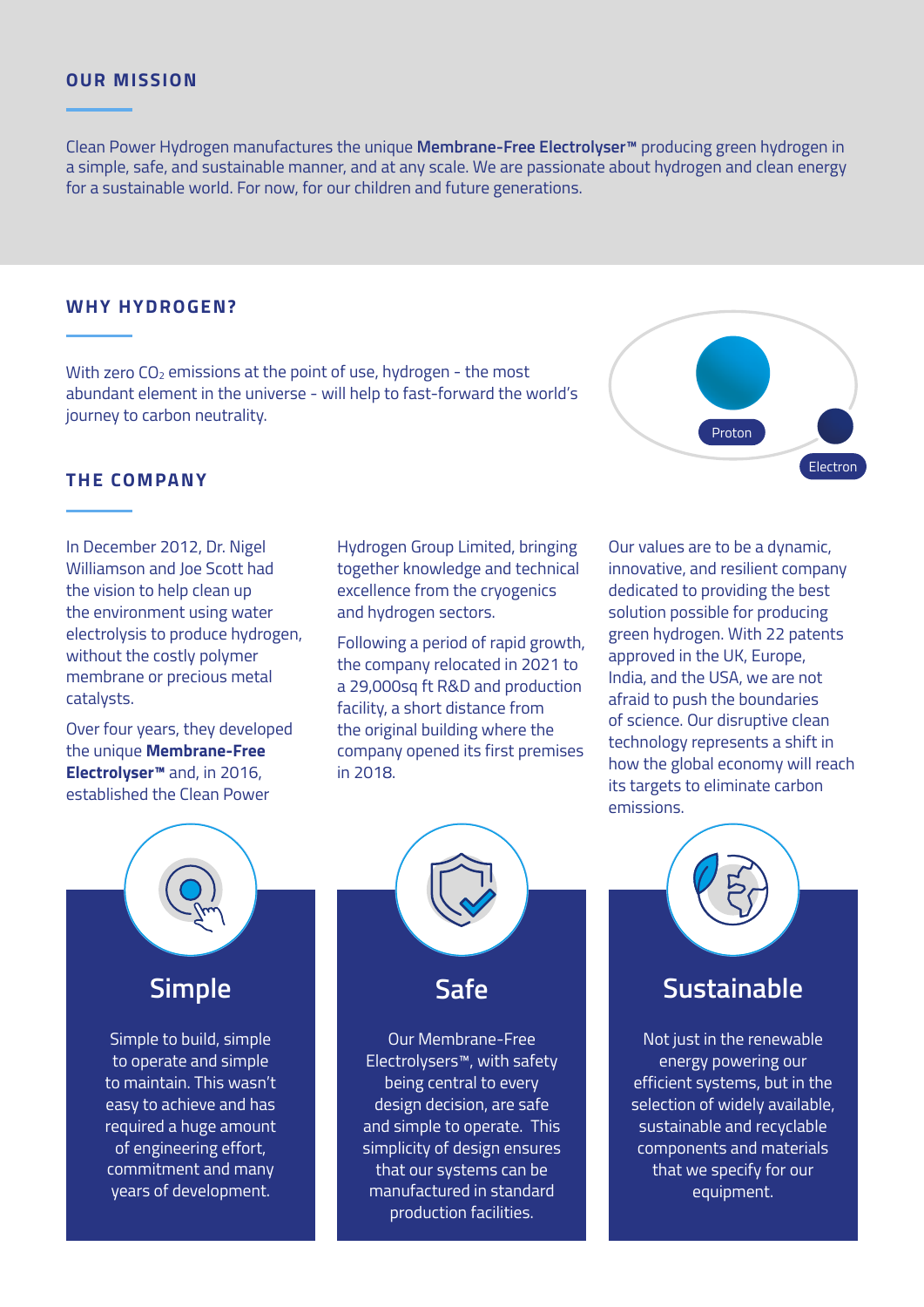# **Ground-breaking design.**

Our hydrogen production technology includes a **Membrane-Free Electrolyser™** which, in combination with cryogenic gas separation delivers pure hydrogen and pure oxygen in separate streams. When the electrolyser is supplied by renewable electricity (e.g. wind and solar) it delivers green hydrogen with a purity of up to 99.999% and medical grade oxygen. This approach to hydrogen generation is both unique and patented.

Our gas leaves the system at 34bar(g) pressure, or, alternatively, may be taken further down the Kelvin scale to produce liquid hydrogen. This makes our electrolyser highly cost-effective and efficient in many applications including **power generation, oil and gas, renewables, petrochemical, transport and medical uses.**



|                                        | <b>MFE220*</b> | <b>MFE440*</b> |
|----------------------------------------|----------------|----------------|
| <b>Hydrogen Production</b><br>[kg/day] | up to 450      | up to 900      |
| <b>Oxygen Production</b><br>[kg/day]   | up to 3,600    | up to 7,200    |

\*Refer to our Technical Datasheet for more information

## **And scalable.**

From 1MW to a multi-MW system, the Clean Power Hydrogen **Membrane-Free Electrolyser™**; is designed to be housed in an ISO container or purpose-built facility. This flexibility ensures the technology is fully scalable to meet the growing demand of the hydrogen generation market.